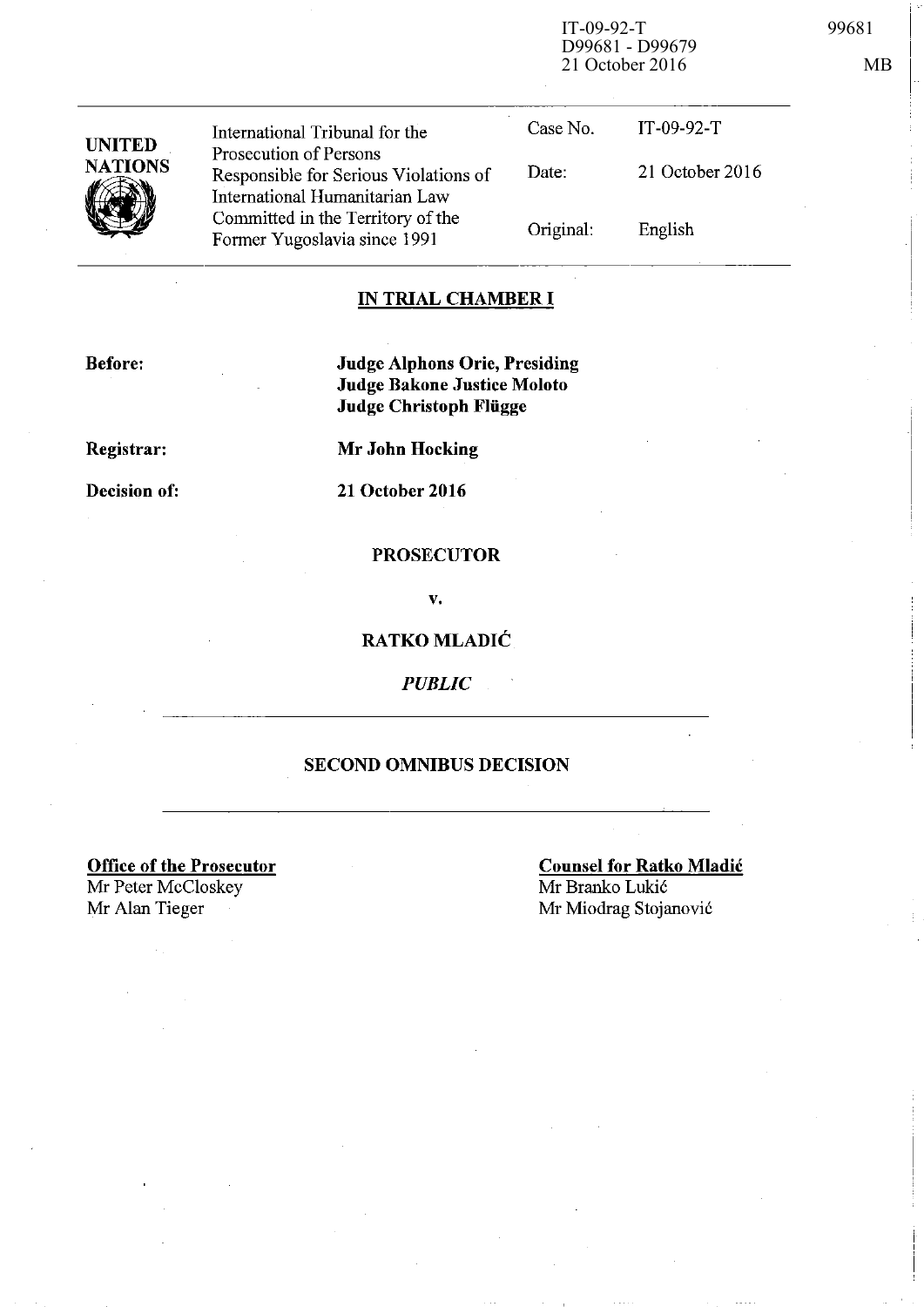1. The Chamber is seised of several administrative matters. With a view to disposing of these matters efficiently, the Chamber considers it appropriate to issue the following omnibus decision.

#### A. **Corrections to Prosecution's Proof of Death Documents**

2. On 26 September 2016, the Prosecution emailed the Chamber and the Defence requesting the replacement of several exhibits. The Chamber **INSTRUCTS** the Registry to:

- a. assign exhibit P197 to the document bearing Rule 65 *ter* number 19926a;
- b. replace the English translation of exhibit P5561 with the document bearing Doc ID 0091-0994 ET;
- c. replace the English translation of exhibit P5637 with the document bearing Doc ID 0088-1831 ET;
- d. replace the English translation of exhibit P5722 with the document bearing Doc ID 0088-1791 ET; and
- e. replace the English translation of exhibit P6109 with the document bearing Doc ID 0679-8416-1 ET.

The Defence has one week to revisit the matter, if necessary.

#### B. **Corrections to Other Prosecution Documents**

3. On 5 October 2016, the Prosecution emailed the Chamber and the Defence requesting two translation replacements. The Chamber **INSTRUCTS** the Registry to:

- a. replace the English translation of exhibit P5082 with the document bearing Doc ID 0362-9264 ET; and
- b. replace the English translation of exhibit P5257 with the document bearing Doc ID 0425-9139-1 ET.